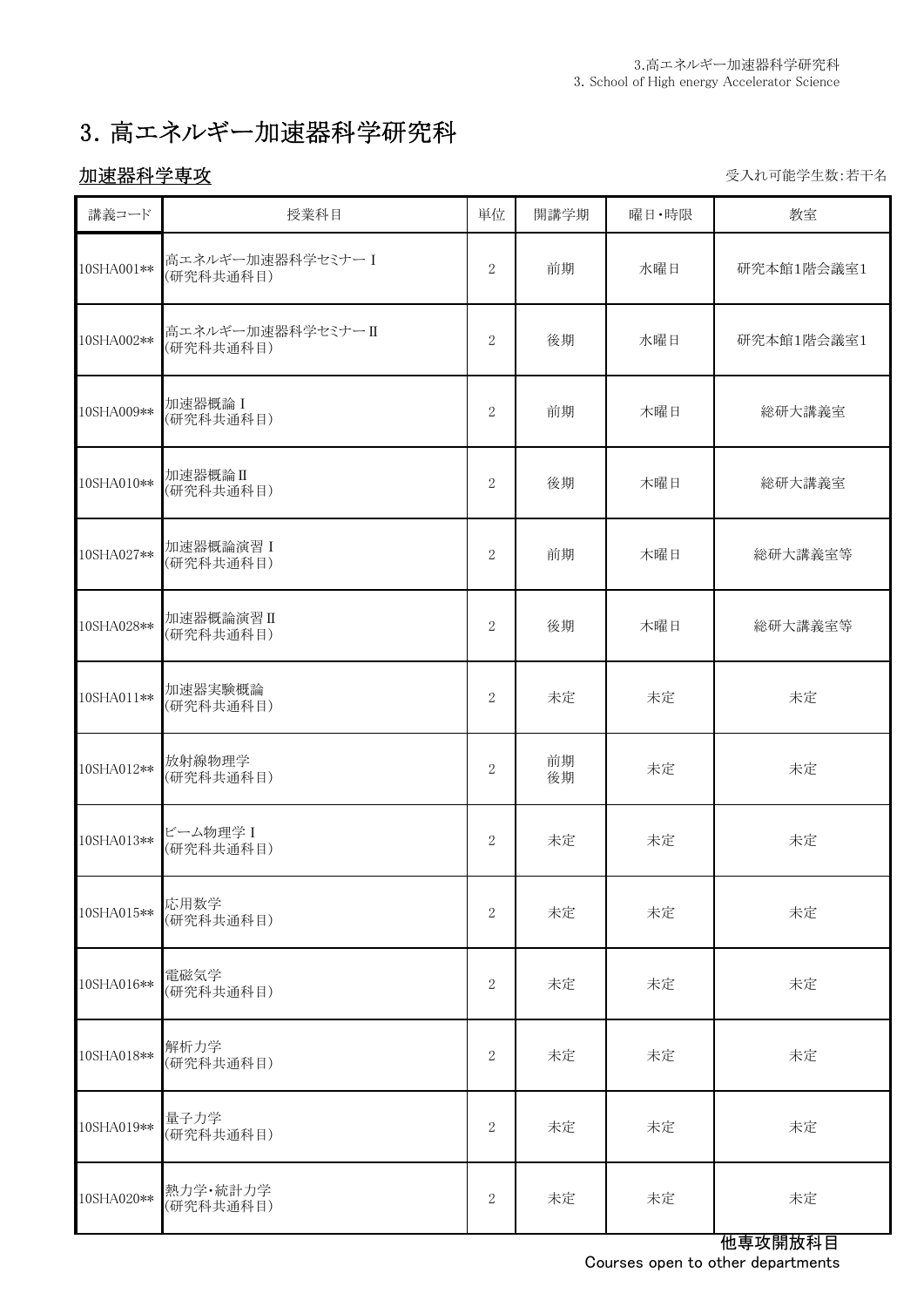カンチン <mark>加速器科学専攻</mark> マインスタイム しょうしょう しょうしょう しょうしょう しょうしょう かいりょう ライル可能学生数:若干名

| 講義コード      | 授業科目                           | 単位             | 開講学期     | 曜日·時限 | 教室 |
|------------|--------------------------------|----------------|----------|-------|----|
| 10SHA035** | 大規模システムの分散制御<br>(研究科共通科目)      | $\mathbf{1}$   | 未定       | 未定    | 未定 |
| 10SHA036** | 教育用小型加速器を用いた加速器演習<br>(研究科共通科目) | 1              | 前期<br>後期 | 未定    | 未定 |
| 20DACa01** | 非線形力学特論                        | $\overline{2}$ | 未定       | 未定    | 未定 |
|            | 20DACa07** 粒子追跡法の計算コードに基づく摂動論  | $\overline{2}$ | 未定       | 未定    | 未定 |
| 20DACa04** | 放射光発生機構論                       | $\overline{2}$ | 未定       | 未定    | 未定 |
|            | 20DACb01** ビーム計測法概論            | $\overline{2}$ | 未定       | 未定    | 未定 |
|            | 20DACb04** ビーム安定性特論            | $\overline{2}$ | 未定       | 未定    | 未定 |
|            | 20DACc01** 加速器設計概論             | $\overline{2}$ | 未定       | 未定    | 未定 |
|            | 20DACc02** 線形加速器設計特論           | $\overline{2}$ | 未定       | 未定    | 未定 |
| 20DACc04** | 放射光源加速器特論                      | $\overline{2}$ | 未定       | 未定    | 未定 |
| 20DACc05** | 陽子加速器特論                        | $\overline{2}$ | 未定       | 未定    | 未定 |
|            | 20DACd01** エレクトロニクス概論          | $\overline{2}$ | 未定       | 未定    | 未定 |
|            | 20DACd02** 加速器制御システム概論         | $\overline{2}$ | 未定       | 未定    | 未定 |
|            | 20DACd03** 超伝導·低温技術概論          | $\mathbf{2}$   | 未定       | 未定    | 未定 |
|            | 20DACd05** 冷却技術特論              | 2              | 未定       | 未定    | 未定 |
|            | 20DACd06** ビーム源概論              | $\sqrt{2}$     | 未定       | 未定    | 未定 |
| 20DACe01** | 電磁石概論                          | 2              | 未定       | 未定    | 未定 |
| 20DACe02** | 電磁石設計·計測特論                     | 2              | 未定       | 未定    | 未定 |
| 20DACe03** | 電磁石電源概論                        | $\sqrt{2}$     | 未定       | 未定    | 未定 |
| 20DACe04** | 超伝導磁石特論                        | 2              | 未定       | 未定    | 未定 |
| 20DACf01** | ビーム加速科学特論                      | $\sqrt{2}$     | 未定       | 未定    | 未定 |
| 20DACf02** | 超伝導空洞特論                        | 2              | 未定       | 未定    | 未定 |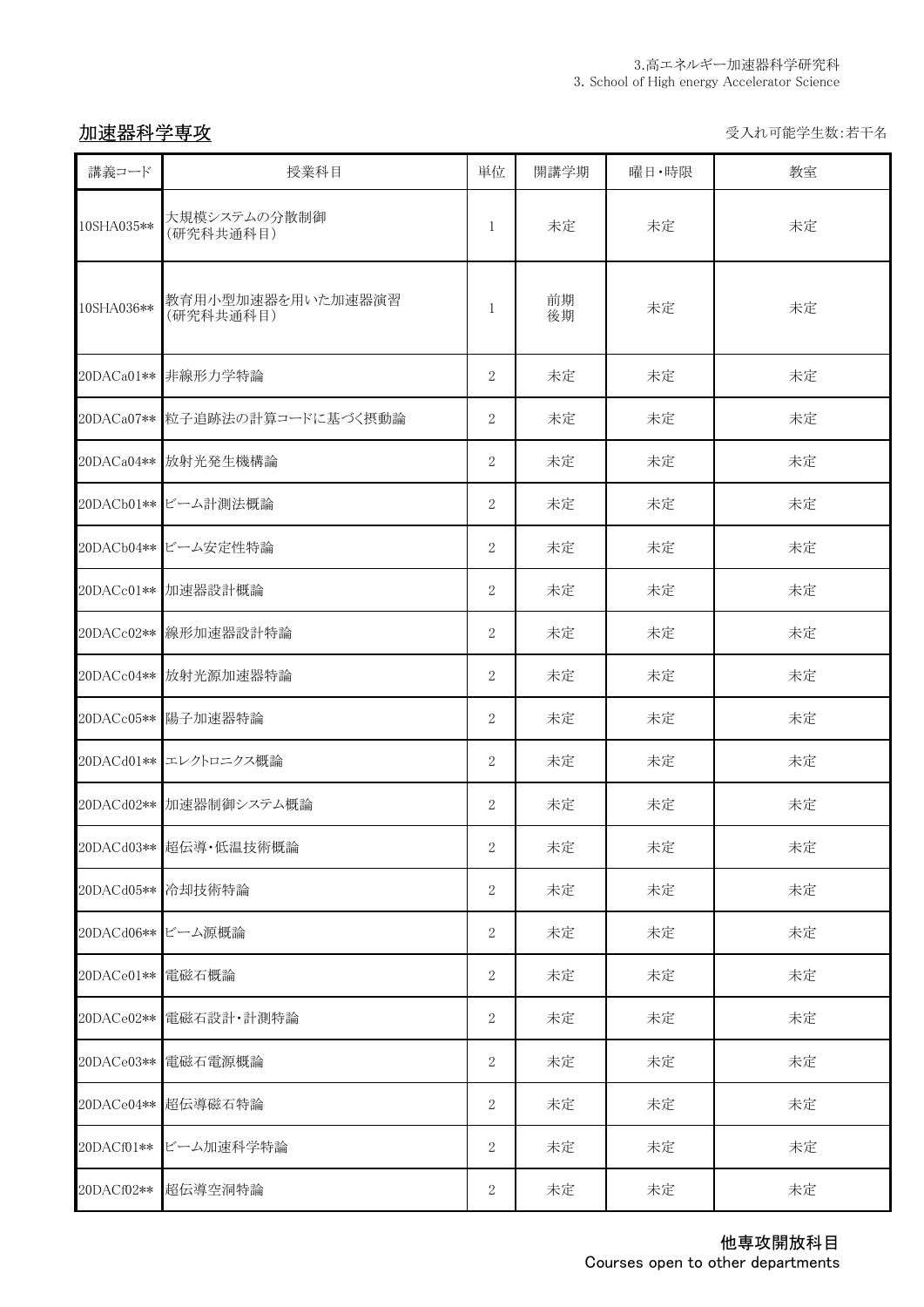加速器科学専攻 マイン・コン アンチャン しゅうしゃ かいしゃ かいしゅう かいしゅう ライン・エンジン 受入れ可能学生数:若干名

| 講義コード      | 授業科目                  | 単位             | 開講学期 | 曜日·時限 | 教室 |
|------------|-----------------------|----------------|------|-------|----|
| 20DACf03** | 大電力高周波特論              | $\sqrt{2}$     | 未定   | 未定    | 未定 |
| 20DACg01** | 真空科学概論                | $\sqrt{2}$     | 未定   | 未定    | 未定 |
| 20DACg02** | 真空科学応用特論              | $\overline{2}$ | 未定   | 未定    | 未定 |
| 20DACh01** | 計算科学概論                | $\sqrt{2}$     | 前期   | 未定    | 未定 |
|            | 20DACh02** ソフトウエア工学特論 | $\sqrt{2}$     | 未定   | 未定    | 未定 |
| 20DACh04** | データ収集法特論              | $\sqrt{2}$     | 未定   | 未定    | 未定 |
| 20DACh05** | 高性能計算科学特論             | $\sqrt{2}$     | 未定   | 未定    | 未定 |
| 20DACi01** | 放射線遮蔽特論               | $\sqrt{2}$     | 未定   | 未定    | 未定 |
| 20DACi02** | 放射線計測概論               | $\sqrt{2}$     | 未定   | 未定    | 未定 |
| 20DACi03** | 表面分析法概論               | $\sqrt{2}$     | 未定   | 未定    | 未定 |
| 20DACi04** | 放射線防護特論               | $\overline{2}$ | 未定   | 未定    | 未定 |
| 20DACi05** | 計算放射線学特論              | $\overline{2}$ | 未定   | 未定    | 未定 |
| 20DACi06** | 計算放射線学演習              | 2              | 未定   | 未定    | 未定 |
| 20DACj01** | 機械設計工学概論              | $\sqrt{2}$     | 未定   | 未定    | 未定 |
| 20DACj02** | 機械工作基礎論               | $\,2$          | 未定   | 未定    | 未定 |
| 20DACj04** | 材料基礎論                 | 2              | 未定   | 未定    | 未定 |

### 【備考】

・上記の授業科目について、本専攻において受講する学生がいない場合は、他大学院の学生、または総研大他研究 科の学生から受講希望があっても開講しない場合があるので、履修にあたっては事前に必ず下記連絡先へ問い合わ せること。

連絡先 : 高エネルギー加速器研究機構 研究協力課 大学院教育係 (kyodo2@mail.kek.jp) ・曜日・時限・教室等詳細については、要問合せ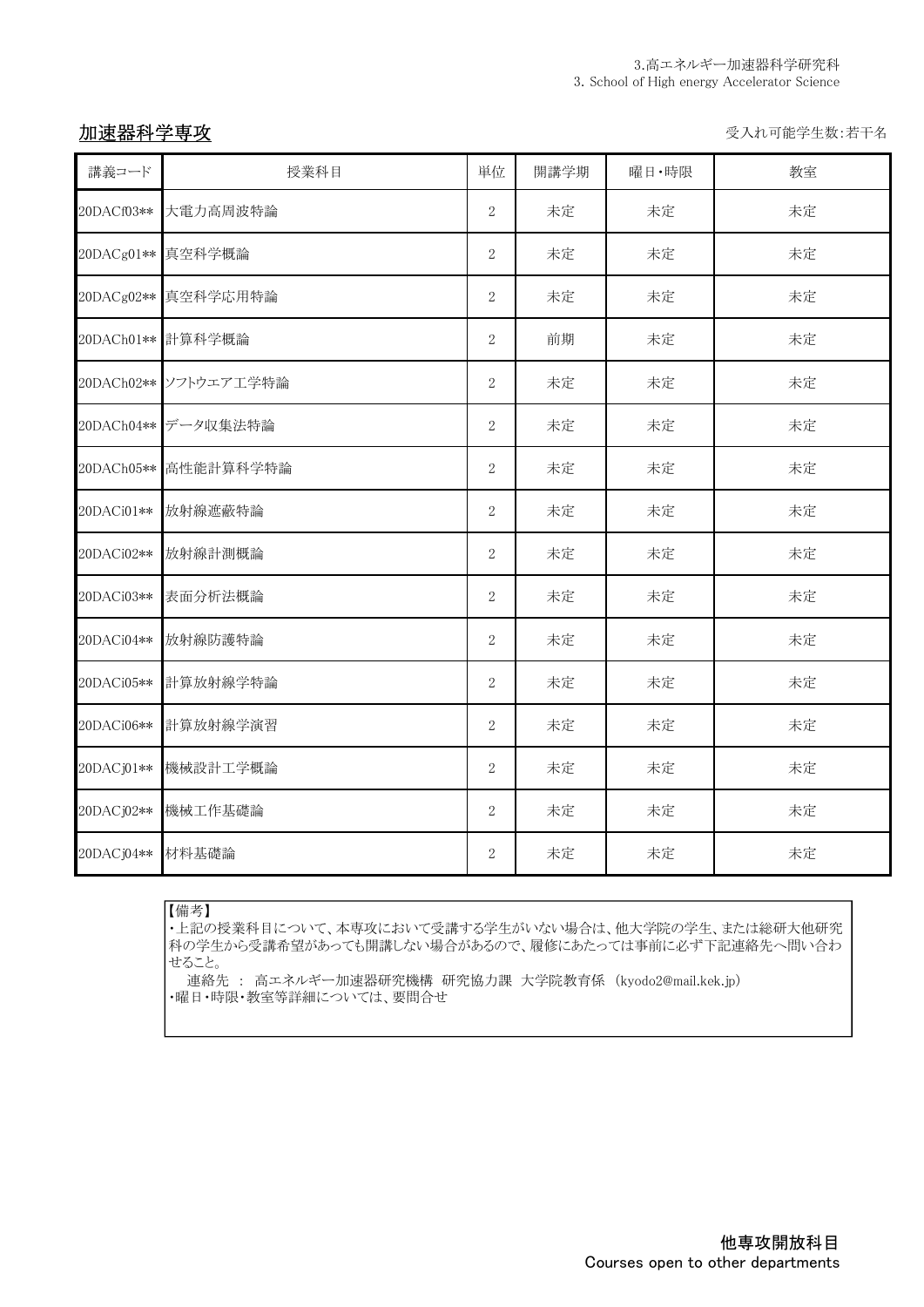# 3. School of High Energy Accelerator Science

### Course Code Subject Subject Credit Term Day & Period Location 10SHA001\*\* High Energy Accelerator Seminar Ⅰ (Common Specialized Subjects of the School of High Energy Accelerator Science) 2 1st Half Every<br>Wednesday 研究本館1階会議室1 10SHA002\*\* High Energy Accelerator Seminar Ⅱ (Common Specialized Subjects of the School of High Energy Accelerator Science) 2 2nd Half Every<br>Wednesday 研究本館1階会議室1 10SHA009\*\* Introduction to Accelerators Ⅰ (Common Specialized Subjects of the School of High Energy Accelerator Science) 2 1st Half Every Thursday | 総研大講義室 10SHA010\*\* Introduction to Accelerators  $\Pi$ (Common Specialized Subjects of the School of High Energy Accelerator Science) 2 2nd Half Every Thursday | 総研大講義室 10SHA027\*\* Seminar on Introduction to Accelerators I (Common Specialized Subjects of the School of High Energy Accelerator Science) 2 1st Half Every Thursday | 総研大講義室等 10SHA028\*\* Seminar on Introduction to Accelerators Ⅱ (Common Specialized Subjects of the School of High Energy Accelerator Science) 2 2nd Half Every Thursday 総研大講義室等 10SHA011\*\* Introduction to Experimental Methods Using Accelerators (Common Specialized Subjects of the School of High Energy Accelerator Science) 2 Undecided Undecided Undecided 10SHA012\*\* Radiation Physics (Common Specialized Subjects of the School of High Energy Accelerator Science)  $2$  1st Half<br> $2$ nd Half Undecided Undecided 10SHA013\*\* Beam Physics Ⅰ (Common Specialized Subjects of the School of High Energy Accelerator Science) 2 Undecided Undecided Undecided 10SHA015\*\* Applied Mathematics (Common Specialized Subjects of the School of High Energy Accelerator Science) 2 Undecided Undecided Undecided 10SHA016\*\* Electromagnetism (Common Specialized Subjects of the School of High Energy Accelerator Science) 2 Undecided Undecided Undecided 10SHA018\*\* Analytical Dynamics (Common Specialized Subjects of the School of High Energy Accelerator Science) 2 Undecided Undecided Undecided Undecided 10SHA019\*\* Quantum Mechanics (Common Specialized Subjects of the School of High Energy Accelerator Science) 2 Undecided Undecided Undecided 10SHA020\*\* Thermodynamics/Statistical Mechanics (Common Specialized Subjects of the School of High Energy Accelerator Science) 2 Undecided Undecided Undecided

### **Department of Accelerator Science** Number of Students allowed: a few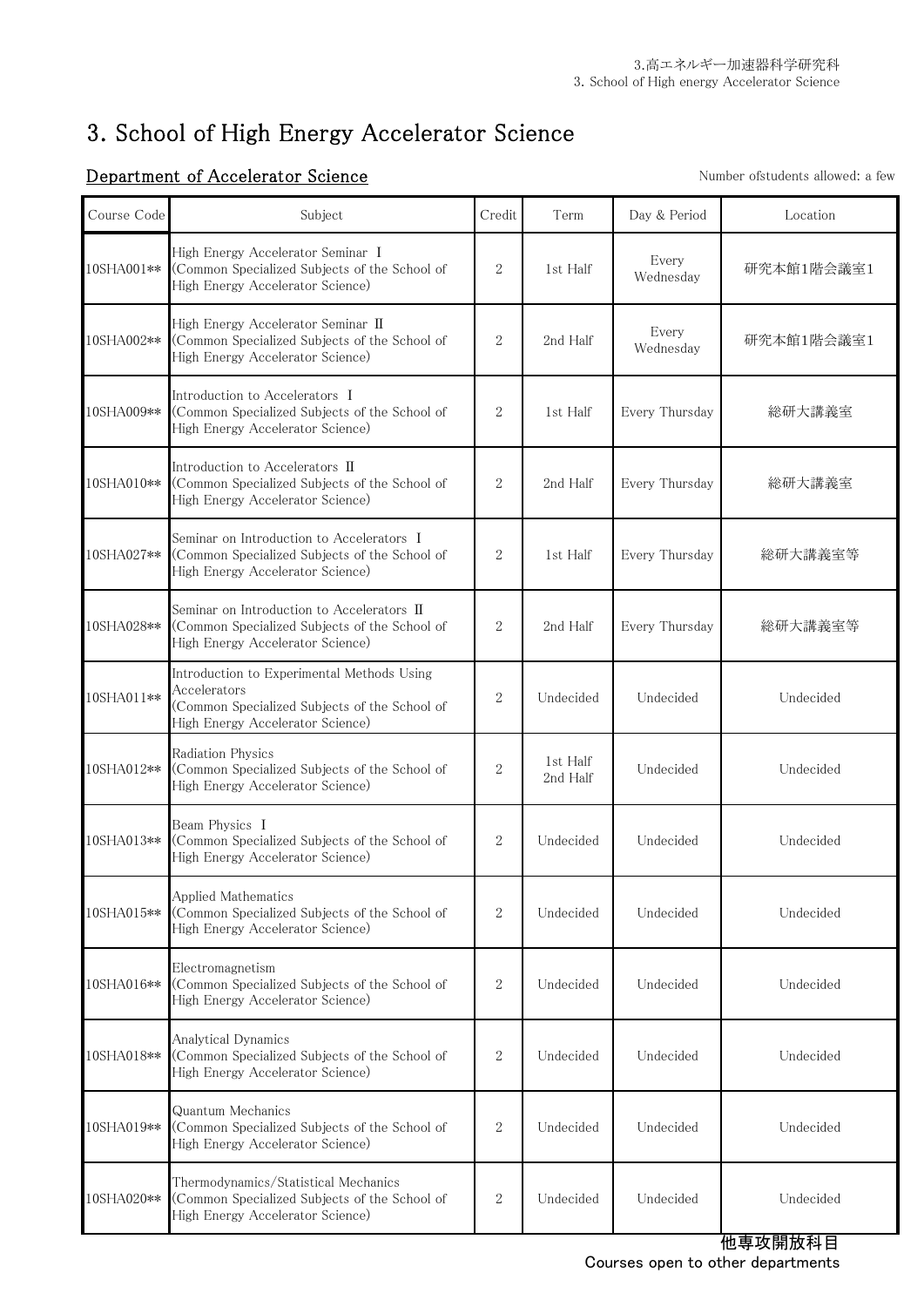## **Department of Accelerator Science** Number of Science Number of Students allowed: a few

| Course Code | Subject                                                                                                                                                                            | Credit           | Term                 | Day & Period | Location  |
|-------------|------------------------------------------------------------------------------------------------------------------------------------------------------------------------------------|------------------|----------------------|--------------|-----------|
| 10SHA035**  | Control of distributed devices for large systems<br>(Common Specialized Subjects of the School of<br>High Energy Accelerator Science)                                              | $\mathbf{1}$     | Undecided            | Undecided    | Undecided |
| 10SHA036**  | Practicum for accelerator science using the<br>education-oriented electron linear accelerator<br>(Common Specialized Subjects of the School of<br>High Energy Accelerator Science) | 1                | 1st Half<br>2nd Half | Undecided    | Undecided |
| 20DACa01**  | Advanced Course for Nonlinear Dynamics                                                                                                                                             | $\overline{2}$   | Undecided            | Undecided    | Undecided |
| 20DACa07**  | Perturbation theory based on realistic tracking<br>codes                                                                                                                           | $\overline{2}$   | Undecided            | Undecided    | Undecided |
| 20DACa04**  | Generation of Synchrotron Radiation                                                                                                                                                | $\boldsymbol{2}$ | Undecided            | Undecided    | Undecided |
| 20DACb01**  | Beam instrumentation basics                                                                                                                                                        | 2                | Undecided            | Undecided    | Undecided |
| 20DACb04**  | Advanced Course for Beam Stability                                                                                                                                                 | $\overline{2}$   | Undecided            | Undecided    | Undecided |
| 20DACc01**  | An introduction to designing accelerator                                                                                                                                           | $\overline{2}$   | Undecided            | Undecided    | Undecided |
| 20DACc02**  | Advanced course for linear accelerator design                                                                                                                                      | 2                | Undecided            | Undecided    | Undecided |
| 20DACc04**  | Basic lecture on synchrotron radiation light<br>sources                                                                                                                            | $\overline{2}$   | Undecided            | Undecided    | Undecided |
| 20DACc05**  | Advanced course for proton accelerators                                                                                                                                            | $\overline{2}$   | Undecided            | Undecided    | Undecided |
| 20DACd01**  | An Introduction to Electronics                                                                                                                                                     | 2                | Undecided            | Undecided    | Undecided |
|             | 20DACd02 ** Introduction to accelerator control system                                                                                                                             | $\overline{2}$   | Undecided            | Undecided    | Undecided |
| 20DACd03**  | Introduction to superconducting technology and<br>cryogenics engineering                                                                                                           | 2                | Undecided            | Undecided    | Undecided |
| 20DACd05**  | Advanced Course for Refrigeration Techniques                                                                                                                                       | 2                | Undecided            | Undecided    | Undecided |
| 20DACd06**  | Introduction to Electron Beam Sources                                                                                                                                              | $\boldsymbol{2}$ | Undecided            | Undecided    | Undecided |
| 20DACe01**  | Introduction to magnets                                                                                                                                                            | $\boldsymbol{2}$ | Undecided            | Undecided    | Undecided |
| 20DACe02**  | Advanced course on magnets design and<br>measurements                                                                                                                              | 2                | Undecided            | Undecided    | Undecided |
| 20DACe03**  | Introduction to magnet power supplies                                                                                                                                              | $\,2$            | Undecided            | Undecided    | Undecided |
| 20DACe04**  | Advanced Course for superconducting magnets                                                                                                                                        | 2                | Undecided            | Undecided    | Undecided |
| 20DACf01**  | Advanced Course for Beam Acceleration Science                                                                                                                                      | $\sqrt{2}$       | Undecided            | Undecided    | Undecided |
| 20DACf02**  | Advanced Course for Superconducting Cavities                                                                                                                                       | 2                | Undecided            | Undecided    | Undecided |